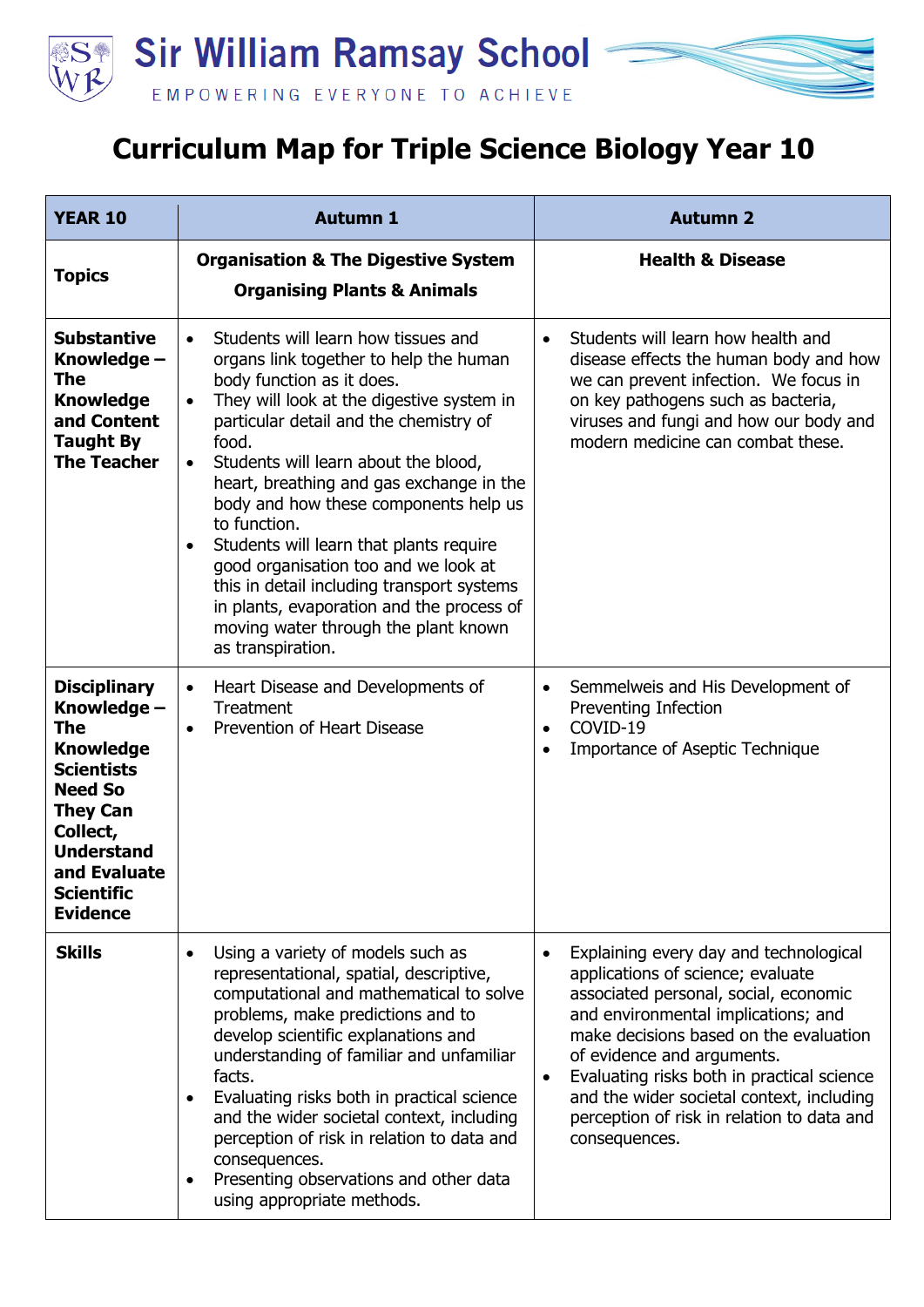| <b>Links To</b><br><b>Prior</b><br><b>Learning</b> | • Years 7 and 8 cover the digestive system<br>and its enzymes in brief detail.                                                                                                                                                                                                                     | Year 8 covers how to prevent infection.<br>$\bullet$                                                                                                                                  |
|----------------------------------------------------|----------------------------------------------------------------------------------------------------------------------------------------------------------------------------------------------------------------------------------------------------------------------------------------------------|---------------------------------------------------------------------------------------------------------------------------------------------------------------------------------------|
| Literacy/<br><b>Numeracy</b>                       | Recognise and use expressions in<br>decimal form.<br>Recognise and use expressions in<br>standard form.<br>Use ratios, fractions and percentages.<br>$\bullet$<br>Make estimates of the results of simple<br>calculations.<br>Literacy - state and describe questions<br>and how to approach them. | Recognise and use expressions in<br>decimal form.<br>Recognise and use expressions in<br>standard form.<br>Literacy - Experimental write ups,<br>$\bullet$<br>hypothesis and methods. |
| <b>Cross</b><br><b>Curricular</b>                  | Food and Nutrition - How The Digestive<br>$\bullet$<br>System Works<br>PHSCE - Non-Communicable Diseases                                                                                                                                                                                           | PSCHE - Relationships, Sex and<br>Contraception<br>Food and Nutrition - Lifestyle and Diet<br>٠                                                                                       |
| <b>Assessment</b>                                  | Mid Topic Assessment - Tissues and<br>٠<br><b>Enzymes</b>                                                                                                                                                                                                                                          | Assessment on Organisation<br>٠                                                                                                                                                       |

| <b>YEAR 10</b>                                                                                                                                                                                                          | <b>Spring 1</b>                                                                                                                                                                                                                                                                                                                                                                                                                                                                                                | <b>Spring 2</b>                                                                                                                                                                                                                                                                                            |
|-------------------------------------------------------------------------------------------------------------------------------------------------------------------------------------------------------------------------|----------------------------------------------------------------------------------------------------------------------------------------------------------------------------------------------------------------------------------------------------------------------------------------------------------------------------------------------------------------------------------------------------------------------------------------------------------------------------------------------------------------|------------------------------------------------------------------------------------------------------------------------------------------------------------------------------------------------------------------------------------------------------------------------------------------------------------|
| <b>Topics</b>                                                                                                                                                                                                           | <b>Preventing &amp; Treating Diseases</b>                                                                                                                                                                                                                                                                                                                                                                                                                                                                      | <b>Non-Communicable Diseases</b>                                                                                                                                                                                                                                                                           |
| <b>Substantive</b><br>Knowledge -<br><b>The</b><br><b>Knowledge</b><br>and Content<br><b>Taught By</b><br><b>The Teacher</b>                                                                                            | Following on from the health and disease<br>$\bullet$<br>topic in the last term, students will look<br>at modern medicine and how it helps us<br>to prevent and treat diseases in detail.<br>Students will learn about the vaccination<br>$\bullet$<br>process, antibiotics versus painkillers,<br>discovering and developing drugs.<br>Students will learn about the relatively<br>$\bullet$<br>new technology around monoclonal<br>antibodies and how these can be used to<br>treat diseases such as cancer. | Students will learn about diseases that<br>$\bullet$<br>cannot be transmitted through<br>pathogens, known as non-communicable<br>diseases.<br>The students will learn about cancer but<br>$\bullet$<br>will also investigate smoking, diet and<br>alcohol and how these impact on lifestyle<br>and health. |
| <b>Disciplinary</b><br>Knowledge -<br><b>The</b><br><b>Knowledge</b><br><b>Scientists</b><br><b>Need So</b><br><b>They Can</b><br>Collect,<br><b>Understand</b><br>and Evaluate<br><b>Scientific</b><br><b>Evidence</b> | Development of Vaccines<br>$\bullet$<br><b>Lateral Flow Tests</b><br>$\bullet$<br>Pregnancy Test Development<br>$\bullet$                                                                                                                                                                                                                                                                                                                                                                                      | Development of Cancer Treatments<br>$\bullet$<br>Prevention of Diseases Through Lifestyle<br>$\bullet$<br>Changes                                                                                                                                                                                          |
| <b>Skills</b>                                                                                                                                                                                                           | Explaining every day and technological<br>$\bullet$<br>applications of science; evaluate<br>associated personal, social, economic<br>and environmental implications; and<br>make decisions based on the evaluation<br>of evidence and arguments.                                                                                                                                                                                                                                                               | Evaluating risks both in practical science<br>$\bullet$<br>and the wider societal context, including<br>perception of risk in relation to data and<br>consequences.<br>Recognising the importance of peer<br>$\bullet$<br>review of results and of communicating<br>results to a range of audiences.       |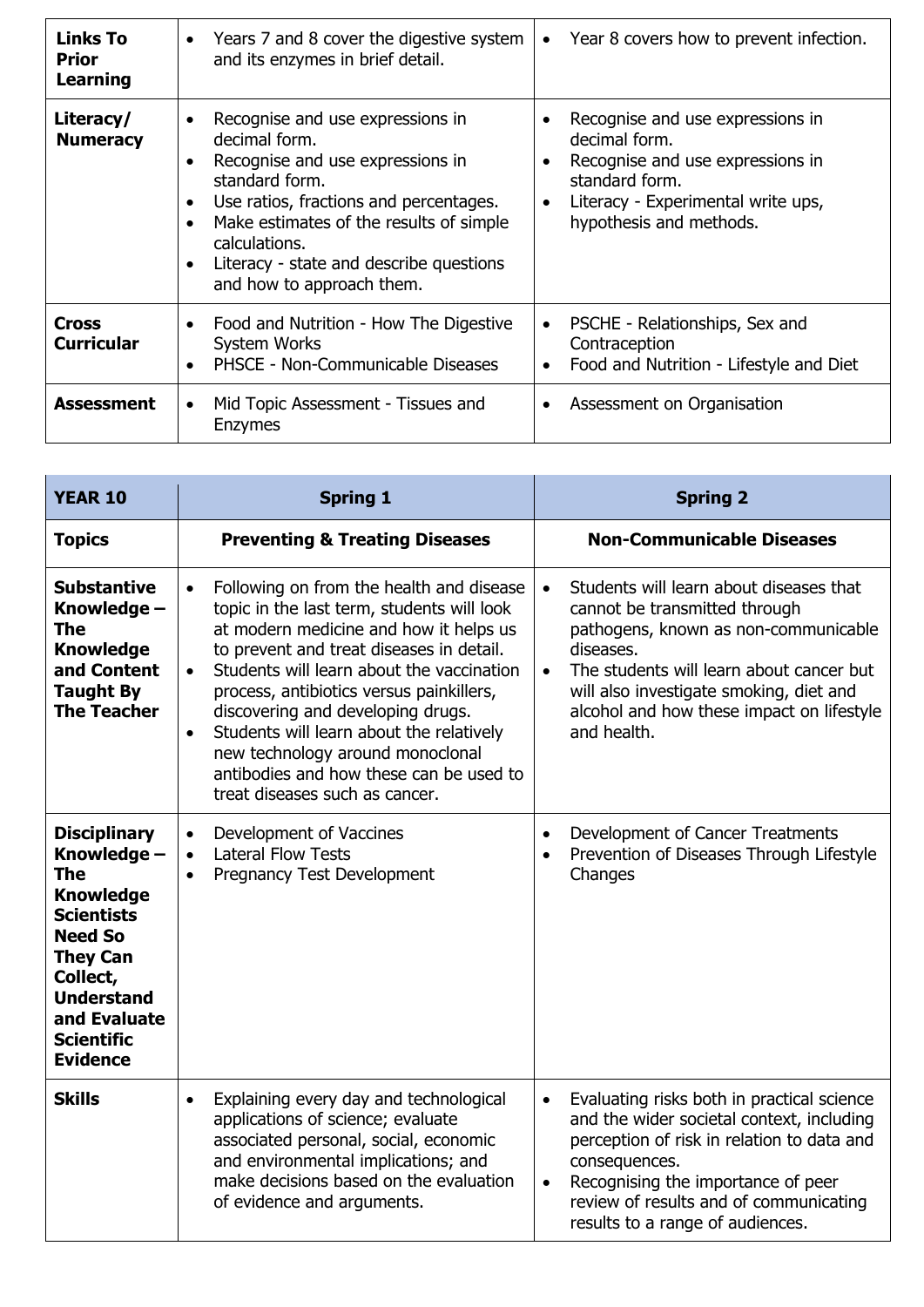| <b>Links To</b><br><b>Prior</b><br><b>Learning</b> | Year 8 Looks at Human Defence Systems<br>$\bullet$                                                                                                                                                                                                                                                                                                                                                                                                                                                                                                                                                | Year 8 Looks at Drugs, Smoking and<br>$\bullet$<br>Alcohol                                                                                                                                                                                                                                                                                                                                                                                                                                                                                                                                                                               |
|----------------------------------------------------|---------------------------------------------------------------------------------------------------------------------------------------------------------------------------------------------------------------------------------------------------------------------------------------------------------------------------------------------------------------------------------------------------------------------------------------------------------------------------------------------------------------------------------------------------------------------------------------------------|------------------------------------------------------------------------------------------------------------------------------------------------------------------------------------------------------------------------------------------------------------------------------------------------------------------------------------------------------------------------------------------------------------------------------------------------------------------------------------------------------------------------------------------------------------------------------------------------------------------------------------------|
| Literacy/<br><b>Numeracy</b>                       | Use an appropriate number of significant<br>$\bullet$<br>figures.<br>Find arithmetic means.<br>$\bullet$<br>Construct and interpret frequency tables<br>$\bullet$<br>and diagrams, bar charts and<br>histograms.<br>Understand the principles of sampling as<br>$\bullet$<br>applied to scientific data.<br>Understand simple probability.<br>Understand the terms mean, mode and<br>$\bullet$<br>median.<br>Use a scatter diagram to identify a<br>correlation between two variables.<br>Make order of magnitude calculations.<br>$\bullet$<br>Literacy $-$ keywords and experiment<br>writeups. | Use an appropriate number of significant<br>$\bullet$<br>figures.<br>Find arithmetic means.<br>$\bullet$<br>Construct and interpret frequency tables<br>$\bullet$<br>and diagrams, bar charts and<br>histograms.<br>Understand the principles of sampling as<br>$\bullet$<br>applied to scientific data.<br>Understand simple probability.<br>$\bullet$<br>Understand the terms mean, mode and<br>$\bullet$<br>median.<br>Use a scatter diagram to identify a<br>$\bullet$<br>correlation between two variables.<br>Make order of magnitude calculations.<br>$\bullet$<br>Literacy $-$ keywords and experiment<br>$\bullet$<br>writeups. |
| <b>Cross</b><br><b>Curricular</b>                  | History - Development of Medicines<br>$\bullet$<br>PHSE - Vaccines and Antivax Debate<br>$\bullet$<br>Philosophy and Ethics - Links Between<br>$\bullet$<br>Arguments and Ethics                                                                                                                                                                                                                                                                                                                                                                                                                  | PE - Health and Exercise<br>$\bullet$<br>Food and Nutrition - Healthy Eating<br>$\bullet$<br>Geography - Access to Resources<br>$\bullet$                                                                                                                                                                                                                                                                                                                                                                                                                                                                                                |
| <b>Assessment</b>                                  | Mid Topic Assessment - Pathogens<br>$\bullet$                                                                                                                                                                                                                                                                                                                                                                                                                                                                                                                                                     | Assessment on Infection and Response<br>$\bullet$                                                                                                                                                                                                                                                                                                                                                                                                                                                                                                                                                                                        |

| <b>YEAR 10</b>                                                                                                                                                                  | <b>Summer 1</b>                                                                                                                                                                                                                                                                                                                                                                                | <b>Summer 2</b>                                                                                                                                                                                                                                                                                                                                                                                                                                                                                                                                                                                                                                          |
|---------------------------------------------------------------------------------------------------------------------------------------------------------------------------------|------------------------------------------------------------------------------------------------------------------------------------------------------------------------------------------------------------------------------------------------------------------------------------------------------------------------------------------------------------------------------------------------|----------------------------------------------------------------------------------------------------------------------------------------------------------------------------------------------------------------------------------------------------------------------------------------------------------------------------------------------------------------------------------------------------------------------------------------------------------------------------------------------------------------------------------------------------------------------------------------------------------------------------------------------------------|
| <b>Topics</b>                                                                                                                                                                   | <b>The Human Nervous System</b>                                                                                                                                                                                                                                                                                                                                                                | <b>Hormonal Coordination</b>                                                                                                                                                                                                                                                                                                                                                                                                                                                                                                                                                                                                                             |
| <b>Substantive</b><br>Knowledge -<br>The<br><b>Knowledge</b><br>and Content<br><b>Taught By</b><br><b>The Teacher</b>                                                           | Students will learn about the process of<br>$\bullet$<br>regulating the internal human<br>environment, known as homeostasis.<br>They will look into the nervous system<br>$\bullet$<br>and how our body performs reflex<br>actions in specific events.<br>They will link this topic into the brain and<br>$\bullet$<br>eye and how we can study these to<br>predict and cure certain diseases. | Students will learn about homeostasis in<br>$\bullet$<br>more detail and how we control<br>hormones and blood glucose levels.<br>They will look at when this goes wrong<br>$\bullet$<br>with diabetes and how to treat it.<br>Following on from this, students will<br>$\bullet$<br>learn about human reproduction and the<br>hormones involved, as well as what is<br>needed to help with infertility.<br>Students will learn that plants also are<br>$\bullet$<br>controlled by hormones and various<br>environmental responses and we look at<br>this in more detail to show how farmers<br>and the home gardener can use this to<br>their advantage. |
| <b>Disciplinary</b><br>Knowledge -<br><b>The</b><br><b>Knowledge</b><br><b>Scientists</b><br><b>Need So</b><br><b>They Can</b><br>Collect,<br><b>Understand</b><br>and Evaluate | Development of studies of the brain, eye<br>$\bullet$<br>and nervous system.<br>Discovery and treatment of diseases<br>$\bullet$<br>associated with the brain, eye and<br>nervous system.                                                                                                                                                                                                      | Development of treatments of diabetes<br>$\bullet$<br>over time and searching for a cure for<br>Type 1 Diabetes.<br>Control and development of fertility and<br>$\bullet$<br>its treatments - IVF and contraception<br>methods.                                                                                                                                                                                                                                                                                                                                                                                                                          |